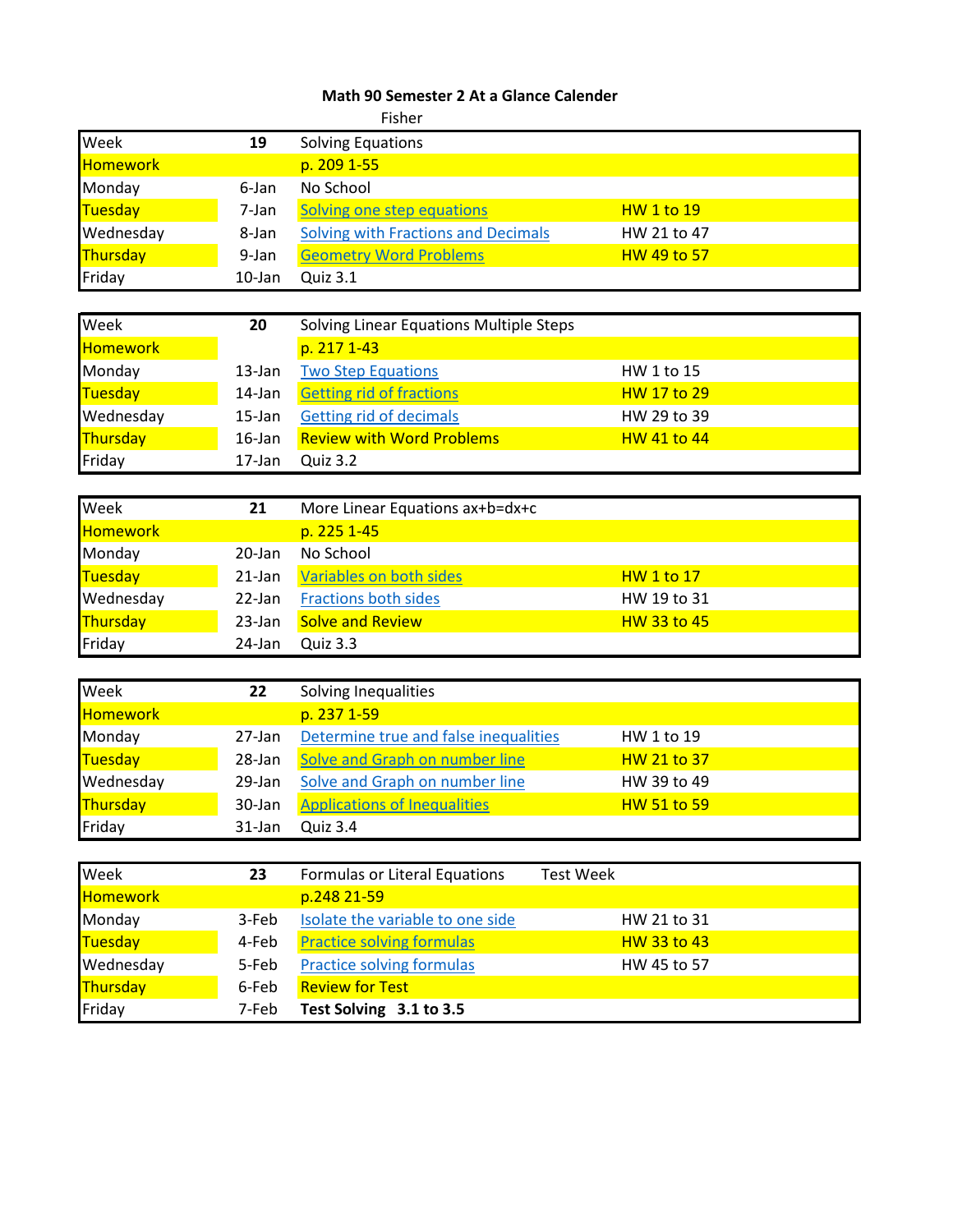| Week            | 24     | <b>Graphing Linear Equations</b> |                       |
|-----------------|--------|----------------------------------|-----------------------|
| <b>Homework</b> |        | p.331 13-71                      |                       |
| Monday          | 10-Feb | <b>Table of Values</b>           | HW 13-29              |
| Tuesday         | 11-Feb | <b>Intercepts</b>                | <b>HW 31-45</b>       |
| Wednesday       | 12-Feb | <b>Continue Tables</b>           | HW 47-61              |
| Thursday        | 13-Feb | <b>Table of Values</b>           | <b>HW 6371</b>        |
| Friday          | 14-Feb | No School                        | <b>Valentines Day</b> |

| Week            | 25     | Slope and Slope Intercept Form |                 |
|-----------------|--------|--------------------------------|-----------------|
| <b>Homework</b> |        | p. 347 1-17 and 41-69          |                 |
| Monday          | 17-Feb | No School                      |                 |
| Tuesday         | 18-Feb | <b>Slope</b>                   | $HW 1-17$       |
| Wednesday       | 19-Feb | <b>Slope Intercept Form</b>    | HW 41-59        |
| <b>Thursday</b> | 20-Feb | <b>Slope Intercept Form</b>    | <b>HW 61-69</b> |
| Friday          | 21-Feb | Quiz 4.3                       |                 |

| Week            | 26     | Point Slpe, Slope Intercept, and Function Notation |                  |
|-----------------|--------|----------------------------------------------------|------------------|
| <b>Homework</b> |        | p.357 1-31                                         |                  |
| Monday          | 24-Feb | <b>Point Slope and Slope Intercept</b>             | HW $1 - 11$      |
| Tuesday         | 25-Feb | <b>Point Slope and Slope Intercept</b>             | HW 13-23         |
| Wednesday       | 26-Feb | <b>Write Equations from Text</b>                   | HW 25-31         |
| <b>Thursday</b> | 27-Feb | <b>Review writing equations</b>                    | <b>HW Review</b> |
| Friday          | 28-Feb | Quiz 4.4                                           |                  |

| Week            | 27    | <b>Graphin Inequalities</b>    |                 |
|-----------------|-------|--------------------------------|-----------------|
| <b>Homework</b> |       | p.381 1-40                     |                 |
| Monday          | 2-Mar | Graph and shade                | HW 1-13         |
| Tuesday         | 3-Mar | <b>Graph any way and shade</b> | <b>HW 15-25</b> |
| Wednesday       | 4-Mar | Graph and shade                | HW 27-35        |
| <b>Thursday</b> | 5-Mar | <b>Review for Quiz</b>         |                 |
| Friday          | 6-Mar | <b>Quiz 4.5</b>                |                 |

| Week            | 28       | Solve by Graphing               |                 |
|-----------------|----------|---------------------------------|-----------------|
| <b>Homework</b> |          | p. 410 1-45                     |                 |
| Monday          | 9-Mar    | Is it a solution                | HW 1-11         |
| <b>Tuesday</b>  | 10-Mar   | <b>Graph multiple equations</b> | <b>HW 13-29</b> |
| Wednesday       | $11-Mar$ | Solve system by graphing        | HW 31-39        |
| Thursday        | 12-Mar   | Solve system by graphing        | <b>HW 41-45</b> |
| Friday          | 13-Mar   | Quiz 5.1                        |                 |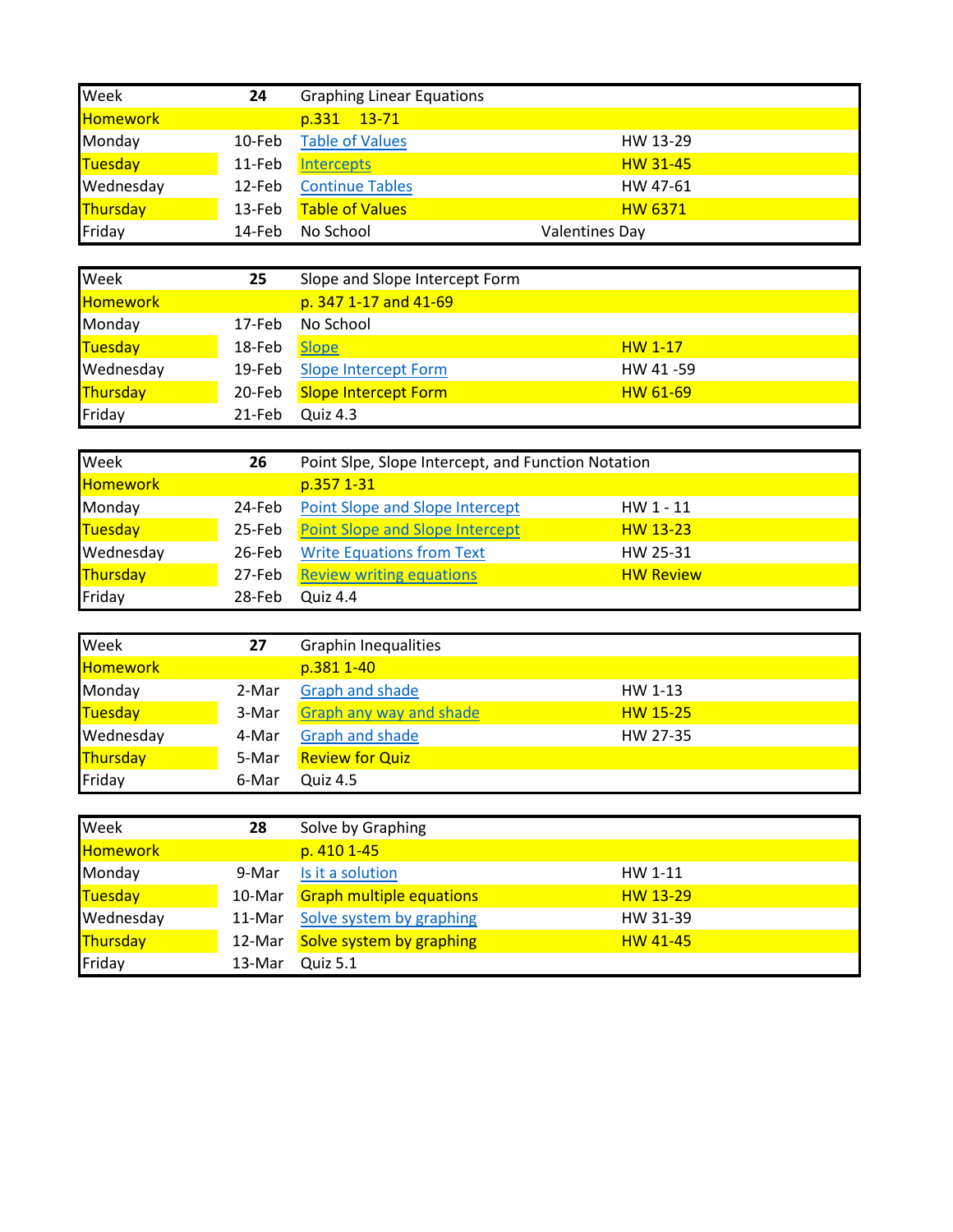| Week      | 29     | <b>Graph Systems of Linear Inequalities</b> |                     |
|-----------|--------|---------------------------------------------|---------------------|
| Homework  |        | p. 452 1-29                                 |                     |
| Monday    | 16-Mar | <b>Graph and double shade</b>               | HW 1-15             |
| Tuesday   | 17-Mar | <b>Graph and double shade</b>               | <b>HW 17-29</b>     |
| Wednesday | 18-Mar | <b>Review for Test</b>                      |                     |
| Thursday  | 19-Mar | <b>Test Graphing</b>                        |                     |
| Friday    | 20-Mar | Game Day chess and checkers                 | <b>Spring Break</b> |

| Week            | 30     | Exponents                               |                 |
|-----------------|--------|-----------------------------------------|-----------------|
| <b>Homework</b> |        | $1 - 87$<br>p.478                       |                 |
| Monday          | 6-Apr  | Order of Operations and negative        | HW 1-23         |
| <b>Tuesday</b>  | 7-Apr  | <b>Order of Operations and negative</b> | <b>HW 25-49</b> |
| Wednesday       | 8-Apr  | Order of Operations and negative        | HW 51-73        |
| <b>Thursday</b> | 9-Apr  | <b>Using Calculators and exponents</b>  | <b>HW 78-87</b> |
| Friday          | 10-Apr | Quiz 6.1                                |                 |

| Week            | 31     | <b>Exponents and Scientific Notation</b> |           |
|-----------------|--------|------------------------------------------|-----------|
| <b>Homework</b> |        | p. 491 1-71                              |           |
| Monday          | 13-Apr | Simplify with Exponents                  | HW 1-25   |
| Tuesday         | 14-Apr | <b>Simplify with Exponents</b>           | $HW27-43$ |
| Wednesday       | 15-Apr | <b>Scientific Notation</b>               | HW 45-59  |
| Thursday        | 16-Apr | <b>Scientific Notation</b>               | HW 61-73  |
| Friday          | 17-Apr | <b>Quiz 6.2</b>                          |           |

| Week            | 32     | Polynomials                      |          |
|-----------------|--------|----------------------------------|----------|
| <b>Homework</b> |        | p.499 1-45                       |          |
| Monday          | 20-Apr | Horizontal adding of Polynimials | HW 1-29  |
| Tuesday         | 21-Apr | <b>Function notation f(-1)</b>   | HW 31-39 |
| Wednesday       | 22-Apr | P(a) functions                   | HW 41-45 |
| Thursday        | 23-Apr | <b>Review for Quiz</b>           |          |
| Friday          | 24-Apr | Quiz 6.3                         |          |

| Week            | 33     | Adding and Subtracting Polynimials |                 |
|-----------------|--------|------------------------------------|-----------------|
| <b>Homework</b> |        | p. 505 1-59                        |                 |
| Monday          | 27-Apr | <b>Adding Polynomials</b>          | HW 1-15         |
| Tuesday         | 28-Apr | <b>Subtracting Polynomials</b>     | <b>HW 17-33</b> |
| Wednesday       | 29-Apr | Combine Like Polynimials           | HW 35-49        |
| Thursday        | 30-Apr | <b>Combine Like Polynimials</b>    | <b>HW 51-59</b> |
| Friday          | 1-May  | Test 6.1 to 6.3                    |                 |